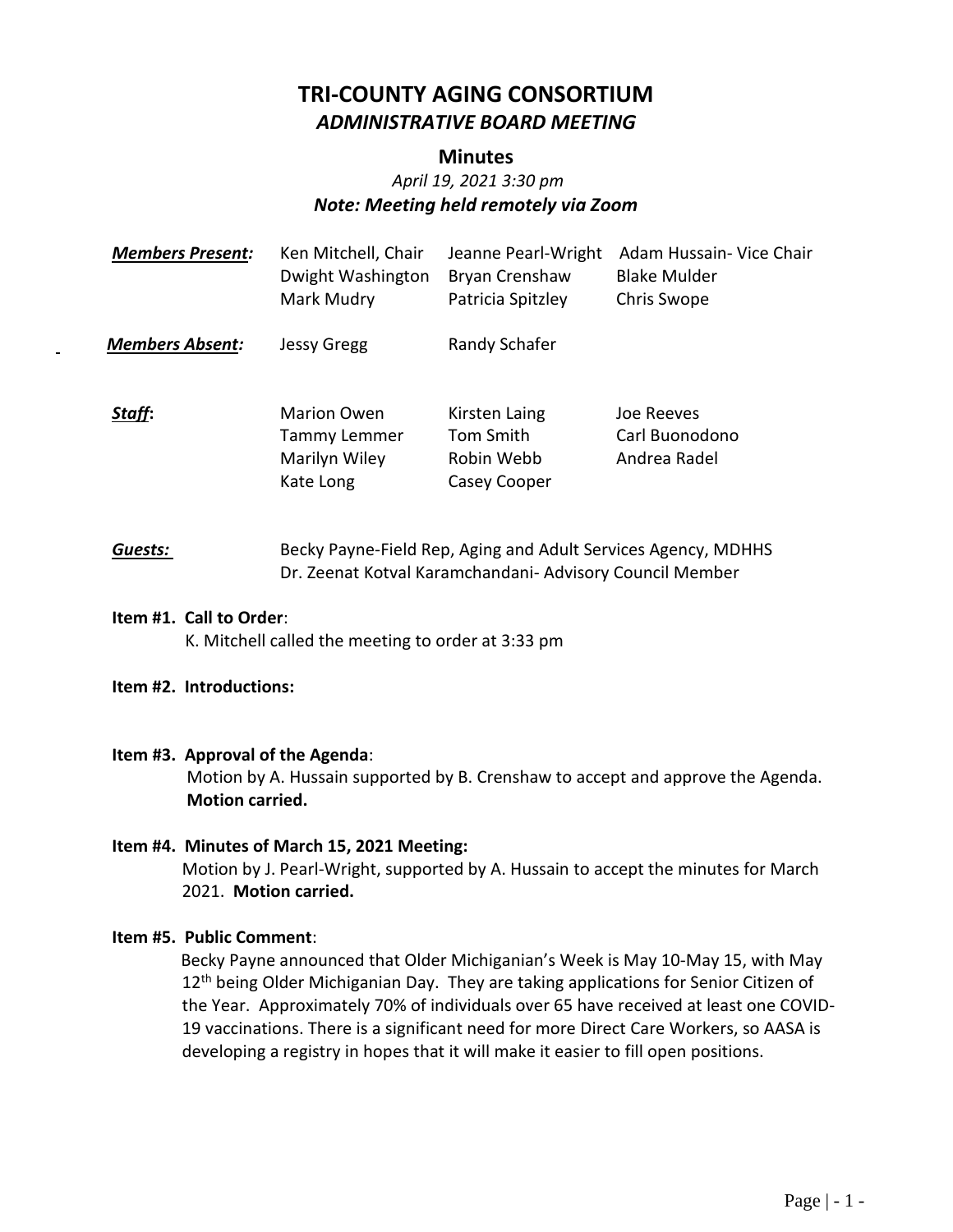## **Item #6. Compliance Activities FY20:**

K. Laing gave an update on the MI Choice Compliance Activity. TCOA received a Pass for all Compliance Review performances for FY20 from the Office of Inspector General. TCOA is committed to the detection, prevention, investigation, and correction of potential health care fraud, waste and abuse. Details about compliance and program integrity can be found in the Annual Managed Care Integrity Plan and the Compliance Plan. Motion by B. Crenshaw, supported by A. Hussain, to place the Compliance Activity on file. **Motion carried.**

## **Item #7. AASA Programmatic Assessment Update:**

T. Smith gave an update on the Programmatic Assessments of the Annual Subcontractors. All contractors are in compliance. Motion by Jeanne Pearl-Wright, supported by A. Hussain to accept the Programmatic Assessment Report. **Motion carried**.

## **Item #8. Directors Report:**

## **I. COVID-19 Update:**

- Because of the increase in COVID-19 positive cases, staff continue to work remotely and are not conducting face-to-face contacts with clients.
- Staff and volunteers continue to assist older adults with obtaining their vaccines and arranging transportation.
- We continue to work with local health departments to secure vaccines for homebound clients.
- We are encouraging staff to get their vaccines and will have Marcus Cheatham, the Health Officer of the Mid-Michigan District Health Department, present at the next TCOA All-Staff meeting and will address any concerns and answer questions.
- We are distributing totes with personal care items to older adults. The bags contain personal items, masks, sanitizer, cleaning products as well as fun type items including coloring and activity books to help deal with isolation. Funds are from AASA (Aging and Adult Services Agency).

## **II. Other:**

- The Area Aging Agencies on Aging Association of Michigan (4AM) is exploring the expansion of an interoperability I.T. system. This will enhance communications with several health-related entities. More information to come.
- We have not received the final allocation on the Covid Relief Act. Most funds will impact community support services such as in-home services, home delivered meals and the Long-Term Care Ombudsman program. Individual AAA's will be funded based on the intrastate funding formula.
- The Governor's FY22 proposed budget has been released and contains funding increases for AASA programs as well as the Medicaid Mi Choice program (referred to as Project Choices at TCOA).
- We are in the process of establishing an increase in the rates for in-home services for direct care workers. This will be in addition to the \$2.25/hour